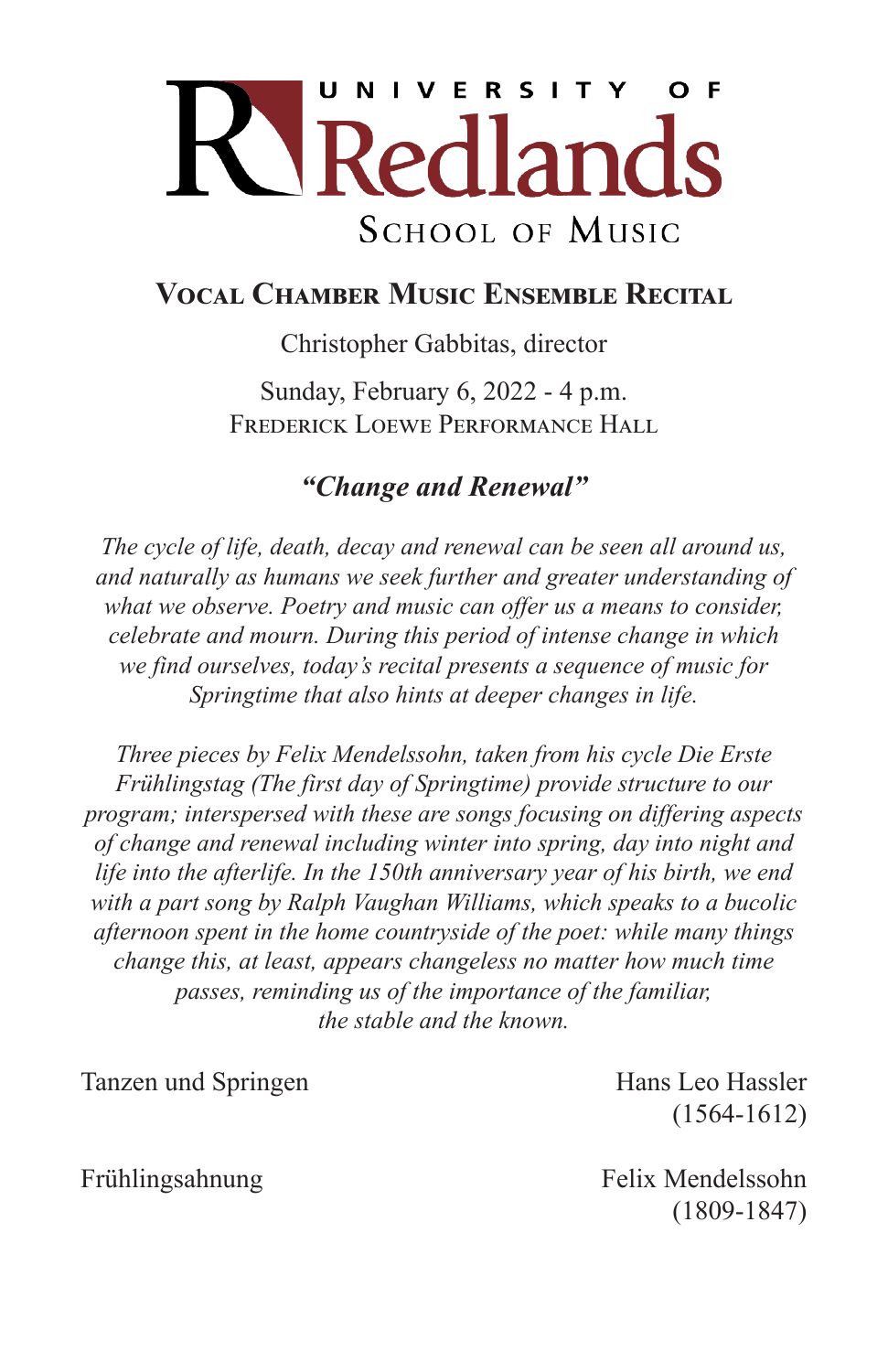Io son la Primavera William Hawley

There will come soft rains Connor Koppin

Sing to the Moon Laura Mvula

(b. 1950)

Lerchengesang Felix Mendelssohn

By an' by Traditional Spiritual Arr. Philip E. Silvey (b.1965)

Roll, Jordan, Roll Traditional Spiritual Arr. Marshall Bartholomew (1885-1978)

Frühlingsfeier Felix Mendelssohn

(b. 1991)

(b. 1986)

Linden Lea Trad. English Arr. Ralph Vaughan Williams (1872-1958)